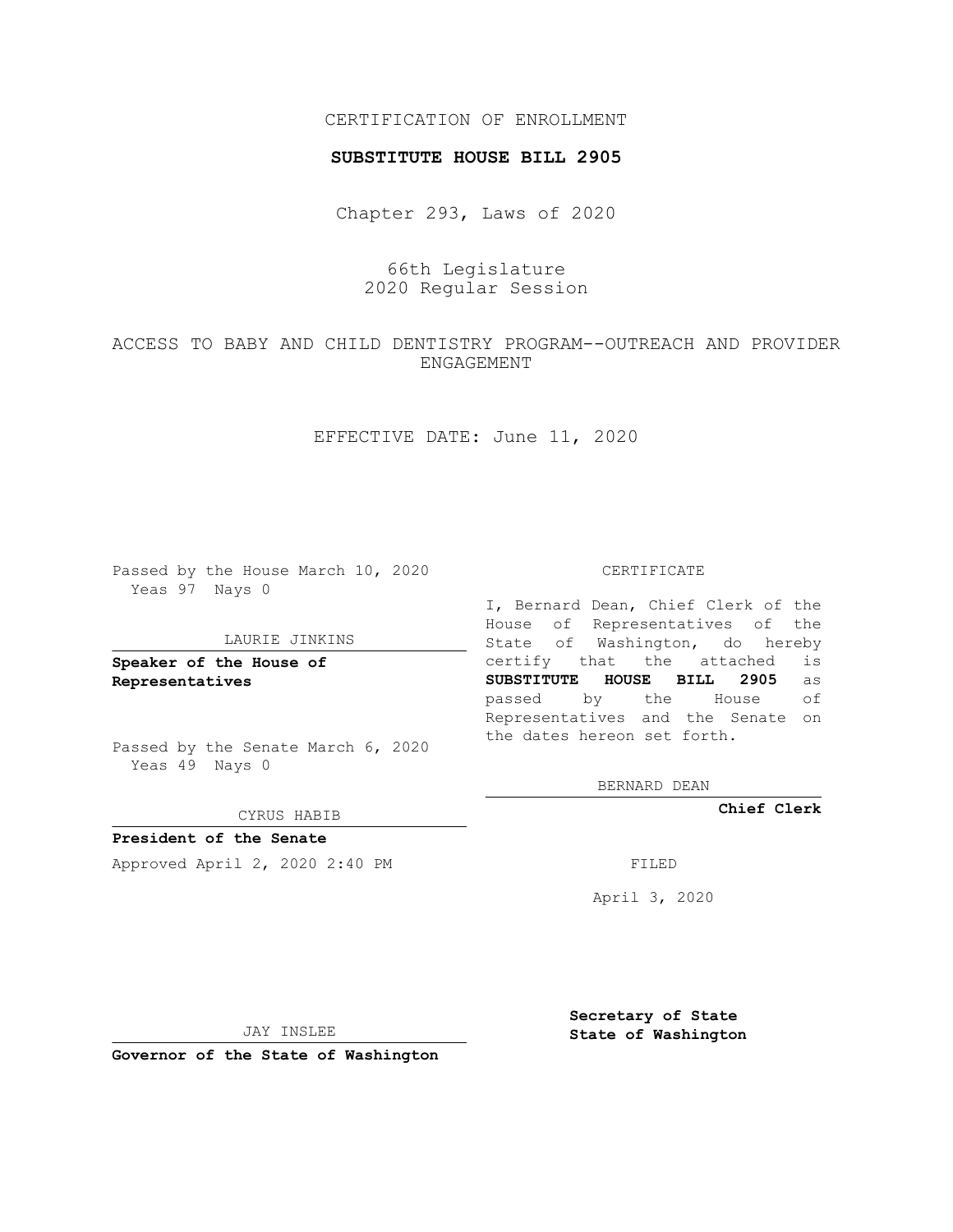### **SUBSTITUTE HOUSE BILL 2905**

AS AMENDED BY THE SENATE

Passed Legislature - 2020 Regular Session

## **State of Washington 66th Legislature 2020 Regular Session**

**By** House Appropriations (originally sponsored by Representatives J. Johnson, Riccelli, Caldier, Doglio, Pollet, and Ryu)

READ FIRST TIME 02/11/20.

 AN ACT Relating to increasing outreach and engagement with access to baby and child dentistry programs; adding a new section to chapter 3 74.09 RCW; and creating a new section.

BE IT ENACTED BY THE LEGISLATURE OF THE STATE OF WASHINGTON:

 NEW SECTION. **Sec. 1.** The legislature recognizes that oral disease is the most common childhood chronic disease, yet is almost entirely preventable, impacting school readiness, future employability, and overall well-being and quality of life. The access to baby and child dentistry program has made Washington a leader in oral health care access across the nation, providing greater levels of access and utilization for medicaid eligible children under six years old. The legislature further recognizes that the access to baby and child dentistry program connects children to a dental home in their communities, enabling children to get off to a healthy start. While the state has made great strides, children of color continue to experience higher rates of tooth decay than their peers and children under the age of two are not accessing care at the same rate as older children. Therefore, it is the legislature's intent to expand on the program investments the state has already made to provide additional outreach and support to eligible families and providers, increase